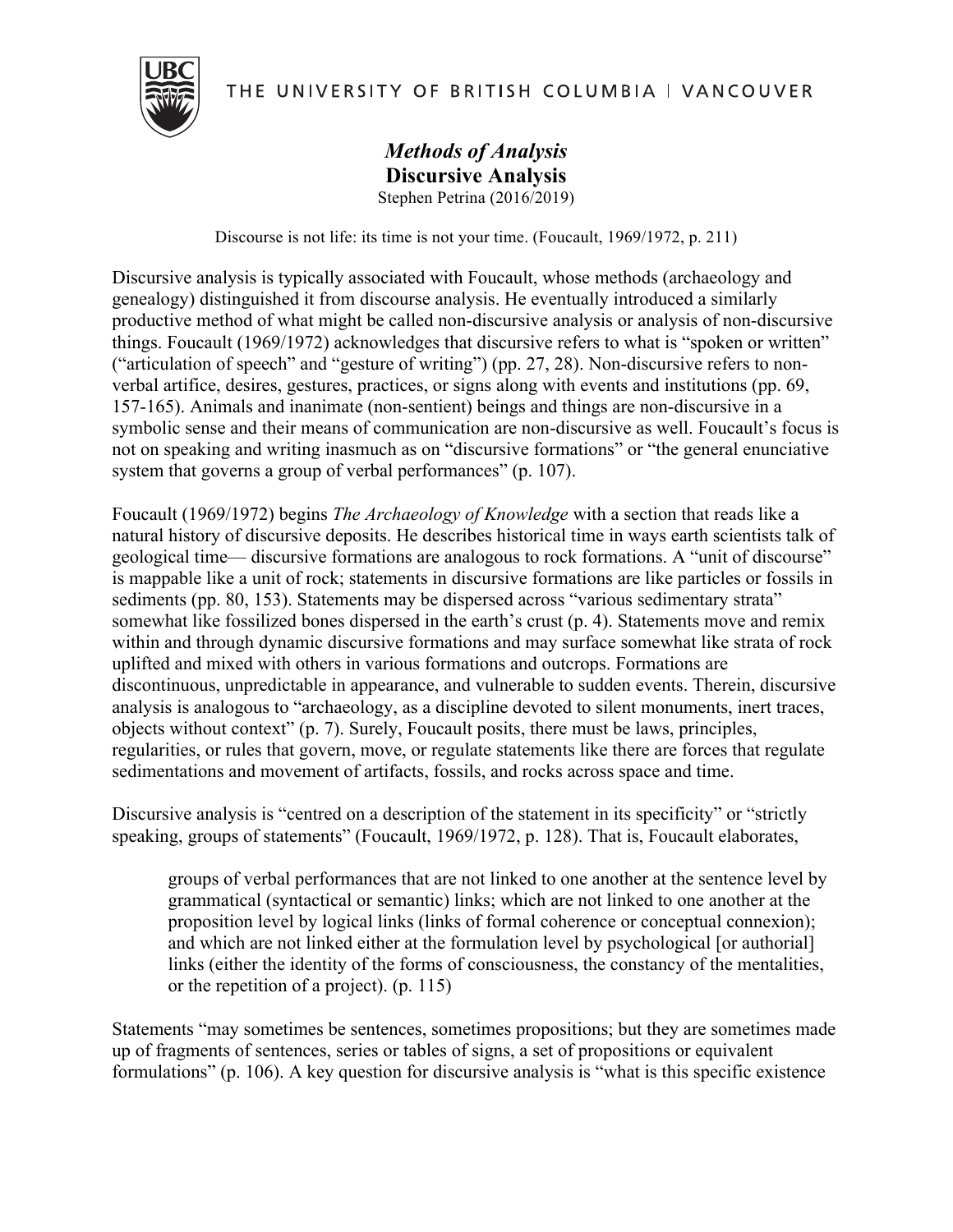that emerges from what is said and nowhere else" (p. 28)? The challenge is maintaining the uniqueness of "statements in themselves" while identifying rules of their formation (p. 112).

For example, the statement, "The golden mountain is in California," is *not* found "in a geography book, nor in a travel book, but in a novel, or in some fictional context" (Foucault, 1969/1972, p. 90). The statement is linked "to a 'referential' that is made up not of 'things', 'facts', 'realities', or 'beings', but of laws of possibility, rules of existence for the objects that are named, designated, or described within it, and for the relations that are affirmed or denied in it" (p. 91). Discursive analysis focuses on the "enunciative level" of formation "in contrast to its grammatical and logical levels" (p. 91). Foucault (1969/1972) stresses, "I would like to show with precise examples that in analysing discourses themselves, one sees the loosening of the embrace, apparently so tight, of words and things, and the emergence of a group of rules proper to discursive practice" (p. 49). "Of course," he continues, "discourses are composed of signs; but what they do is more than use these signs to designate things.... It is this 'more' that we must reveal and describe" (p. 49). Discursive analysis attempts "to reveal discursive practices in their complexity and density; to show that to speak is to do something— something other than to express what one thinks" (p. 209).

Foucault (1969/1972) suggests how one might do a non-discursive analysis or analysis of nondiscursive things, such as an artwork, design object, or technological artifact. Analysis of nondiscursives would begin by asking whether concepts such as space and contour were

named, enunciated, and conceptualized in a discursive practice; and whether the knowledge that this discursive practice gives rise to was not embodied perhaps in theories and speculations, in forms of teaching and codes of practice, but also in processes, techniques, and even in the very gesture of [whoever created it]. (pp. 193-194)

Non-discursive analysis would *not* try to show that the thing "is a certain way of 'meaning' or 'saying' that is peculiar in that it dispenses with words." Rather, it would try to show that discursive practice is "embodied in techniques and effects." Hence, an artifact is *not* "a pure vision that must then be transcribed into the materiality of space; nor is it a naked gesture whose silent and eternally empty meanings must be freed from subsequent interpretations" (p. 194). One would similarly analyze the following statements:

One of the things we hit upon was the quality of a host. That is, the role of the architect, or the designer, is that of a very good, thoughtful host, all of whose energy goes into trying to anticipate the needs of his [her or their] guests— those who enter the building and use the objects in it. We decided that this was an essential ingredient in the design of a building or a useful object.

It is incidental that this was uttered by Charles Eames (1972, p. 14) in commentary on practice with his wife, Ray Eames. More telling is what is coincidental, "an obscure set of anonymous rules" and regularities that configure or move statements on design, hospitality, needs, and useful objects into normalized formation (Foucault, 1969/1972, p. 210). The challenge, says Foucault, is not to "exclude the problem of the subject [or author, designer, etc.], but to define the positions and functions that the subject could occupy in the diversity of discourse" (p. 231).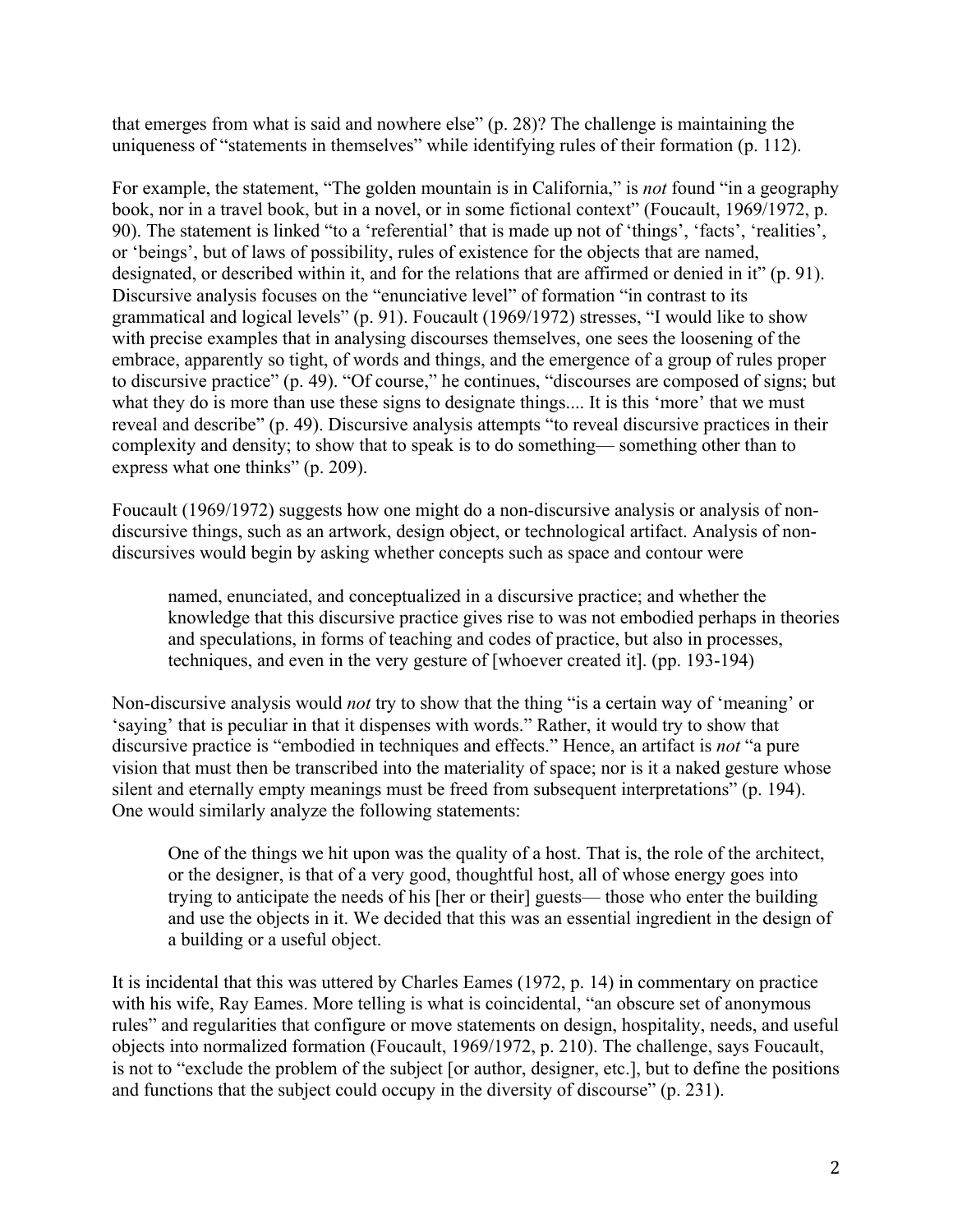- 1. What is a Discursive Formation?
	- a. Foucault, *Archaeology of Knowledge* (1969/1972, p. 41): Whenever one can describe, between a number of statements, such a system of dispersion, whenever, between objects, types of statement, concepts, or thematic choices, one can define a regularity (an order, correlations, positions and functionings, transformations), we will say, for the sake of convenience, that we are dealing with a discursive formation.
		- i. (p. 130): discursive formation is the general enunciative system that governs a group of verbal performances — a system that is not alone in governing it, since it also obeys, and in accordance with its other dimensions, logical, linguistic, and psychological systems. What has been called 'discursive formation' divides up the general plane of things said at the specific level of statements. The four directions in which it is analysed (formation of objects, formation of the subjective positions, formation of concepts, formation of strategic choices) correspond to the four domains in which the enunciative function operates. And if the discursive formations are free in relation to the great rhetorical unities of the text or the book, if they are not governed by the rigour of a deductive architecture, if they are not identified with the oeuvre of an author, it is because they bring into play the enunciative level, together with the regularities that characterize it, and not the grammatical level of sentences, or the logical level of propositions, or the psychological level of formulation.
		- ii. (p. 42): The conditions to which the elements of this division (objects, mode of statement, concepts, thematic choices) are subjected we shall call the rules of formation. The rules of formation are conditions of existence (but also of coexistence, maintenance, modification, and disappearance) in a given discursive division.
			- 1. Formation of Objects
			- 2. Formation of Enunciative Modalities
			- 3. Formation of Concepts
			- 4. Formation of Strategies
	- b. *Herodote* Editors (in Foucault, 1975, p. 63): the hypothesis you put forward in *The Archaeology of Knowledge*— that a discursive formation is defined neither in terms of a particular object, nor a style, nor a play of permanent concepts, nor by the persistence of a thematic, but must be grasped in the form of a system of regular dispersion of statements.
- 2. What is Discursive Analysis?
	- a. Foucault, *Archaeology of Knowledge* (1969/1972, pp. 133-134): Generally speaking, the analysis of discourse operates between the twin poles of totality and plethora. One shows how the different texts with which one is dealing refer to one another, organize themselves into a single figure, converge with institutions and practices, and carry meanings that may be common to a whole period. Each element considered is taken as the expression of the totality to which it belongs and whose limits it exceeds.... But this primary and ultimate meaning springs up through the manifest formulations, it hides beneath what appears, and secretly duplicates it, because each discourse contains the power to say something other than what it actually says, and thus to embrace a plurality of meanings: a plethora of the 'signified' in relation to a single 'signifier'. From this point of view, discourse is both plenitude and endless wealth....
	- b. The analysis of statements and discursive formations opens up a quite contrary direction: it wishes to determine the principle according to which only the 'signifying' groups that were enunciated could appear. It sets out to establish a law of rarity.... However, we are not linking these 'exclusions' to a repression; we do not presuppose that beneath manifest statements something remains hidden and subjacent. We are analysing statements, not as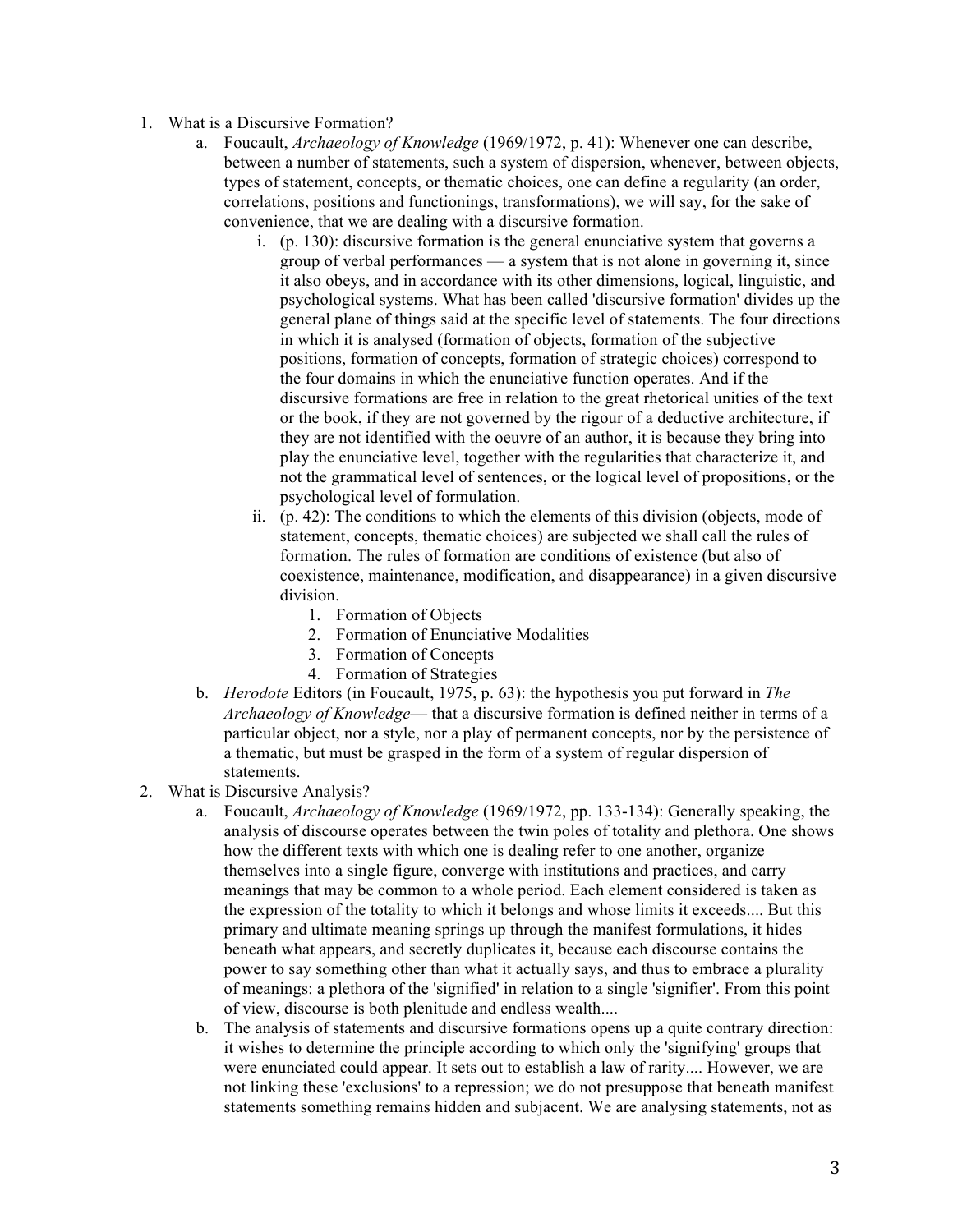being in the place of other statements that have fallen below the line of possible emergence, but as being always in their own place. They are put back into a space that is entirely deployed and involves no reduplication. There is no sub-text. And therefore no plethora....

- c. (pp. 135-136): To interpret is a way of reacting to enunciative poverty, and to compensate for it by a multiplication of meaning; a way of speaking on the basis of that poverty, and yet despite it. But to analyse a discursive formation is to seek the law of that poverty, it is to weigh it up, and to determine its specific form. In one sense, therefore, it is to weigh the 'value' of statements. A value that is not defined by their truth, that is not gauged by the presence of a secret content; but which characterizes their place, their capacity for circulation and exchange, their possibility of trans-formation, not only in the economy of discourse, but, more generally, in the administration of scarce resources. In this sense, discourse ceases to be what it is for the exegetic attitude: an inexhaustible treasure from which one can always draw new, and always unpredictable riches; a providence that has always spoken in advance, and which enables one to hear, when one knows how to listen, retrospective oracles.
- 3. Archaeology and Genealogy
	- a. Archaeology
		- i. Archaeology bridges geological time with historical time just as paleontology bridges geology with biology.
		- ii. Foucault, *Archaeology of Knowledge* (1969/1972, p. 174): Archaeological analysis individualizes and describes discursive formations. That is, it must compare them, oppose them to one another in the simultaneity in which they are presented, distinguish them from those that do not belong to the same time-scale, relate them, on the basis of their specificity, to the non-discursive practices that surround them and serve as a general element for them.
			- 1. (pp. 179-180): Archaeology also reveals relations between discursive formations and non-discursive domains (institutions, political events, economic practices and processes). These rapprochements are not intended to uncover great cultural continuities, nor to isolate mechanisms of causality. Before a set of enunciative facts, archaeology does not ask what could have motivated them (the search for contexts of formulation); nor does it seek to rediscover what is expressed in them (the task of hermeneutics); it tries to determine how the rules of formation that govern it— and which characterize the positivity to which it belongs may be linked to non-discursive systems: it seeks to define specific forms of articulation.
		- iii. Foucault used what he called "archaeology" to explore the strata of history wherein one would uncover the "conditions of acceptability of a system [discourse] and follow the breaking points which indicate its emergence." Changes, discourses, etc. are not realized or "analyzed as universals to which history, with its particular circumstances, would add a number of modifications" (Foucault, 1997, *The Politics of Truth*, p. 62). Foucault used archaeology and genealogy to explore relations between power, knowledge, and the body by uncovering layers of the past and to problematise power relations in the present by tracing power through the past (Sawocki, 1991).
	- b. Genealogy
		- i. "Nietzsche, Genealogy, History," (1977):
			- 1. Genealogy is gray, meticulous, and patiently documentary. It operates on a field of entangled and confused parchments, on documents that have been scratched over and recopied many times. (p. 139)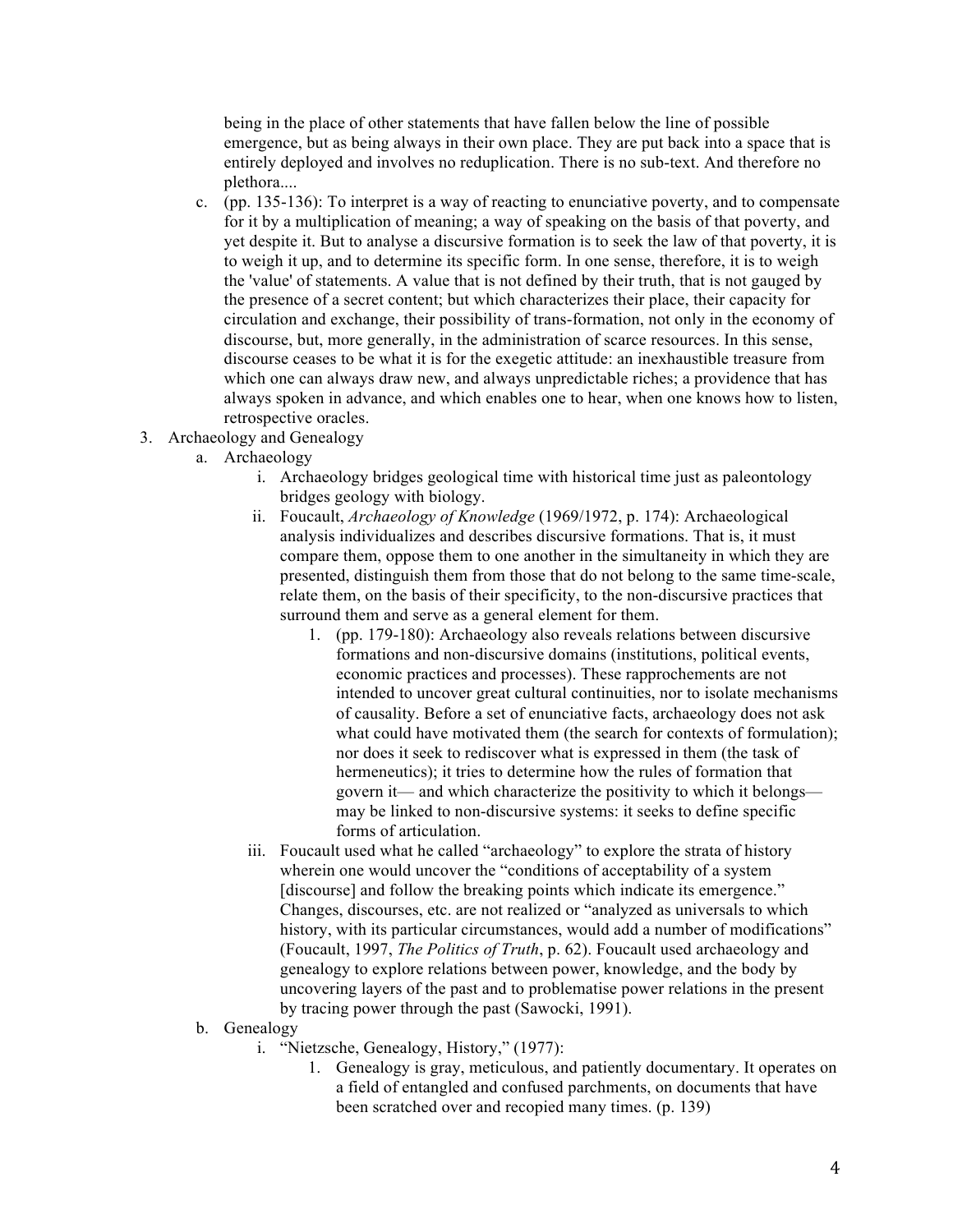- 2. Genealogy, consequently, requires patience and a knowledge of details and it depends on a vast accumulation of source material. Its "cyclopean monuments'' are constructed from "discreet and apparently insignificant truths and according to a rigorous method"; they cannot be the product of "large and well-meaning errors." In short, genealogy demands relentless erudition. (p 140)
- 3. Genealogy does not oppose itself to history as the lofty and profound gaze of the philosopher might compare to the molelike perspective of the scholar; on the contrary, it rejects the meta-historical deployment of ideal significations and indefinite teleologies. It opposes itself to the search for "origins." (p. 140)
- ii. *Society Must be Defended* (1976):
	- 1. If you like, we can give the name "genealogy" to this coupling together of scholarly erudition and local memories, which allows us to constitute a historical knowledge of struggles and to make use of that knowledge in contemporary tactics. That can, then, serve as a provisional definition of the genealogies I have been trying to trace with you over the last few years. You can see that this activity, which we can describe as genealogical, is certainly not a matter of contrasting the abstract unity of theory with the concrete multiplicity of the facts. (pp. 8-9)
- iii. "On the Genealogy of Ethics" (1994, p. 263):
	- 1. Three domains of genealogy are possible. First, a historical ontology of ourselves in relation to truth through which we constitute ourselves as subjects of knowledge; second, a historical ontology of ourselves in relation to a field of power through which we constitute ourselves as subjects acting on others; third, a historical ontology in relation to ethics through which we constitute ourselves as moral agents.
- iv. "What is Critique?" (1978):
	- 1. What I understand by the procedure of eventualization, whilst historians cry out in grief, would be the following: first, one takes groups of elements where, in a totally empirical and temporary way, connections between mechanisms of coercion and contents of knowledge can be identified. Mechanisms of different types of coercion, maybe also legislative elements, rules, material set-ups, authoritative phenomena, etc. One would also consider the contents of knowledge in terms of their diversity and heterogeneity, view them in the context of the effects of power they generate inasmuch as they are validated by their belonging to a system of knowledge. We are therefore not attempting to find out what is true or false, founded or unfounded, real or illusory, scientific or ideological, legitimate or abusive. What we are trying to find out is what are the links, what are the connections that can be identified between mechanisms of coercion and elements of knowledge, what is the interplay of relay and support developed between them, such that a given element of knowledge takes on the effects of power in a given system where it is allocated to a true, probable, uncertain or false element, such that a procedure of coercion acquires the very form and justifications of a rational, calculated, technically efficient element, etc. (p. 59)
- v. Genealogy, for Foucault, was "a form of history which can account for the constitution of knowledges, discourses, domains of objects, etc., without having to make reference to a subject which is either transcendental in relation to the